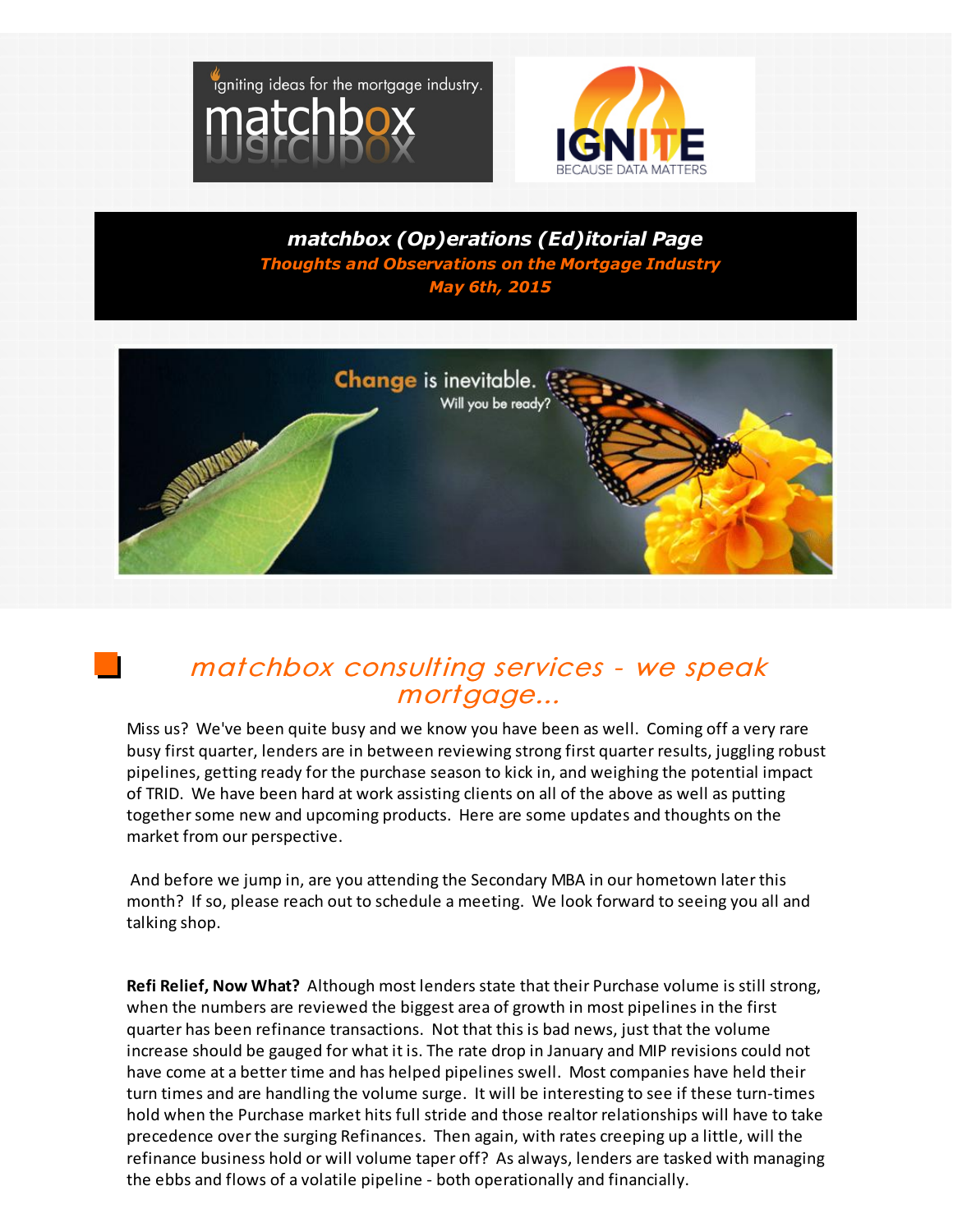**Talk Amongst Yourselves.** We had the benefit of partaking in a meeting to discuss a lenders workflow and it was really productive. Each person involved in the process was invited to the meeting where the workflow was discussed in detail and summarized on a whiteboard. Each time there was an item that caused a breakdown for any reason, it was highlighted on the board with a yellow note. When all was done, the exposure items within the workflow was obvious based on the yellow notes. It was a simple, but effective way to gain valuable perspective from the people on the front lines and highlight the areas that were causing breakdowns which were not known to most until the meeting. Once concluded, there are suggestions offered which were implemented over the next few weeks and the firm has seen the benefits of this exercise. This is done on a quarterly basis and has proven to be very effective. Coming off the first quarter where volume MUST be causing bumps in the road, this exercise would prove to be valuable to all who decide to undertake. Communication is always key and too often personnel is so busy with their 'day to day' that productive interdepartmental discussions are tough. Our advice - make this a priority. Not a single lender would fail to find benefit and improve efficiency with a top-to-bottom operational assessment with personnel participation. If you are uncertain of how best to conduct this interdepartmental review, we're here to help. We can mediate this process for you as in independent party to your business and provide insight along the way.

**Tired of DIRT?** Sorry, we meant TRID, darn spell-check. By now, everyone knows the initials, but how about the real impact on the pipeline? Like most large implementations, we're seeing some lenders take this very seriously and testing/programming is already underway while others are let's just say, a little 'late to the game'. Let's play out a common scenario: February is a tough month, right? Usually less than 20 business days to close and fund loans. So let's fast forward to August, September and October and TRID could, or WILL, delay closings for 3-4 days with no changes to your workflow. So, we're looking at a February x2 or x3 here as the Closing Disclosure is a game changer forso many parties involved. Sure you can chalk this up to simply a deferment of income and closings, but not so fast. Until all personnel, technology, policies, vendors, and third parties get on board with TRID, the CD regulations are going to be cumbersome, at best, in the beginning and the delays will be closer to a 5-7+ days, not just 3. Is this perspective factored into the 2015 forecasts and goals? Other TRID prep questions that should have some darned good answers:

- When will your LOS be updated with the TRID requirements so you can begin testing?

- Has testing already begun?

- Have you determined how many business rules will need a revision or creation?

- How many people in the firm know what LE and CD stand for? How many have seen the LE and CD?

- Who's in charge of TRID and how are they approaching this task? Do not have people just attend webinars; they will create more questions in how to implement into the LOS and workflow.

- Who is assessing and rewriting departmental level workflow procedures? From file application to closing, every department will be impacted.

- Do you have a Wholesale or Correspondent Division? Who's vetting out the additional oversight and QC this will entail?

- Aside from compliance and operational cost to implement TRID, has Secondary thought about how TRID implementation and management is going to eat into margins and profit? We anticipate considerable leakage here.

DO NOT UNDERESTIMATE TRID. It will have a dramatic effect on the company if not handled correctly. Although the recent changes (ATR/QM) have gone off without many issues, TRID should not be considered in the same light.

**A Secondary Manager & The Lock Processor.** Be honest, which do you have? We see a mix out there in 'LoanLand' and we can say with complete confidence that there are certain characteristics that apply to all lenders, depending on their personnel; especially those who hedge their pipeline. Do not confuse a Lock Desk with a Secondary Department or even a